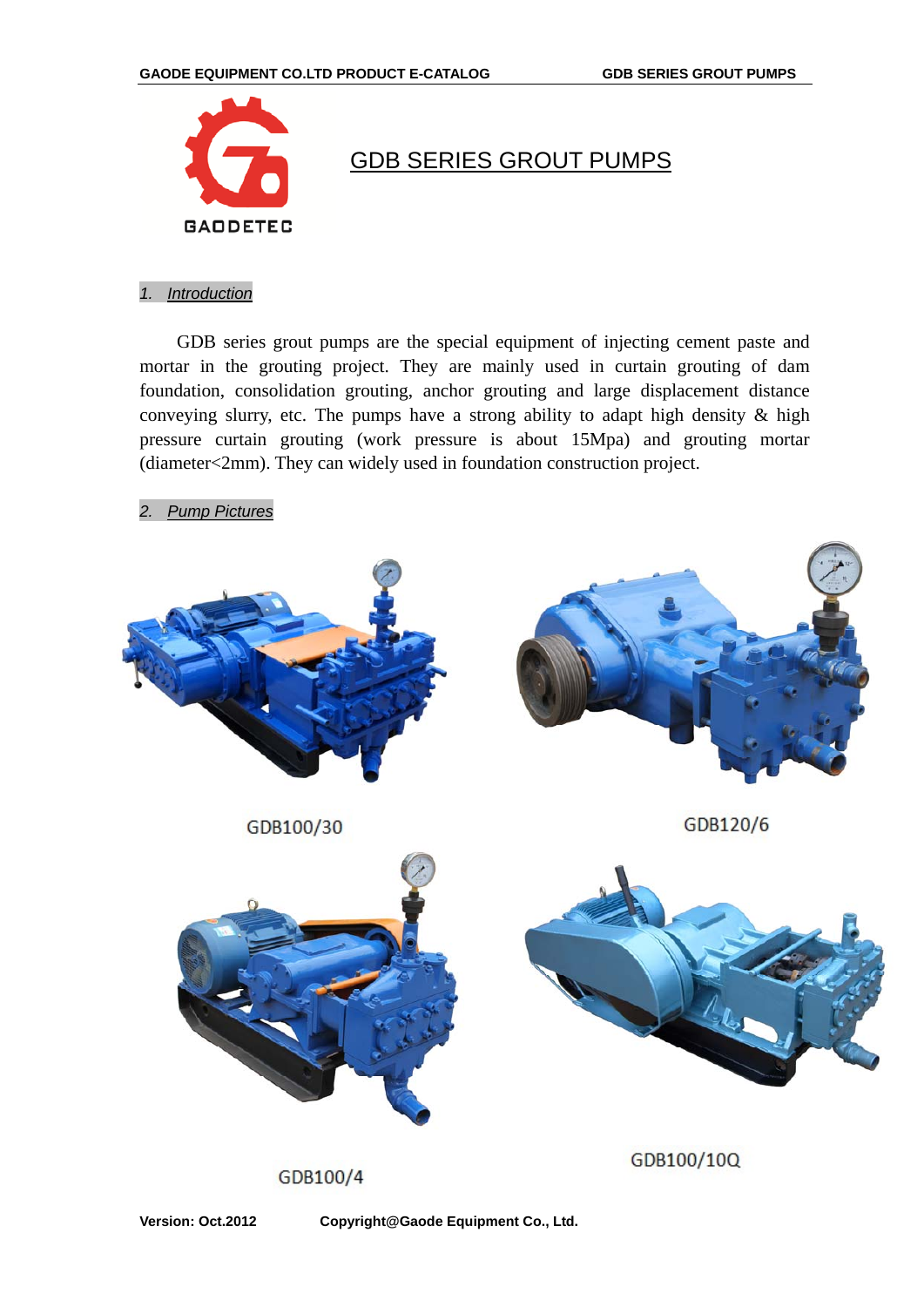

GDB100/20



GDB180/10

*3. Certificates*

CE AND ISO9001-2008





**Version: Oct.2012 Copyright@Gaode Equipment Co., Ltd.** 

## GDB50/3Q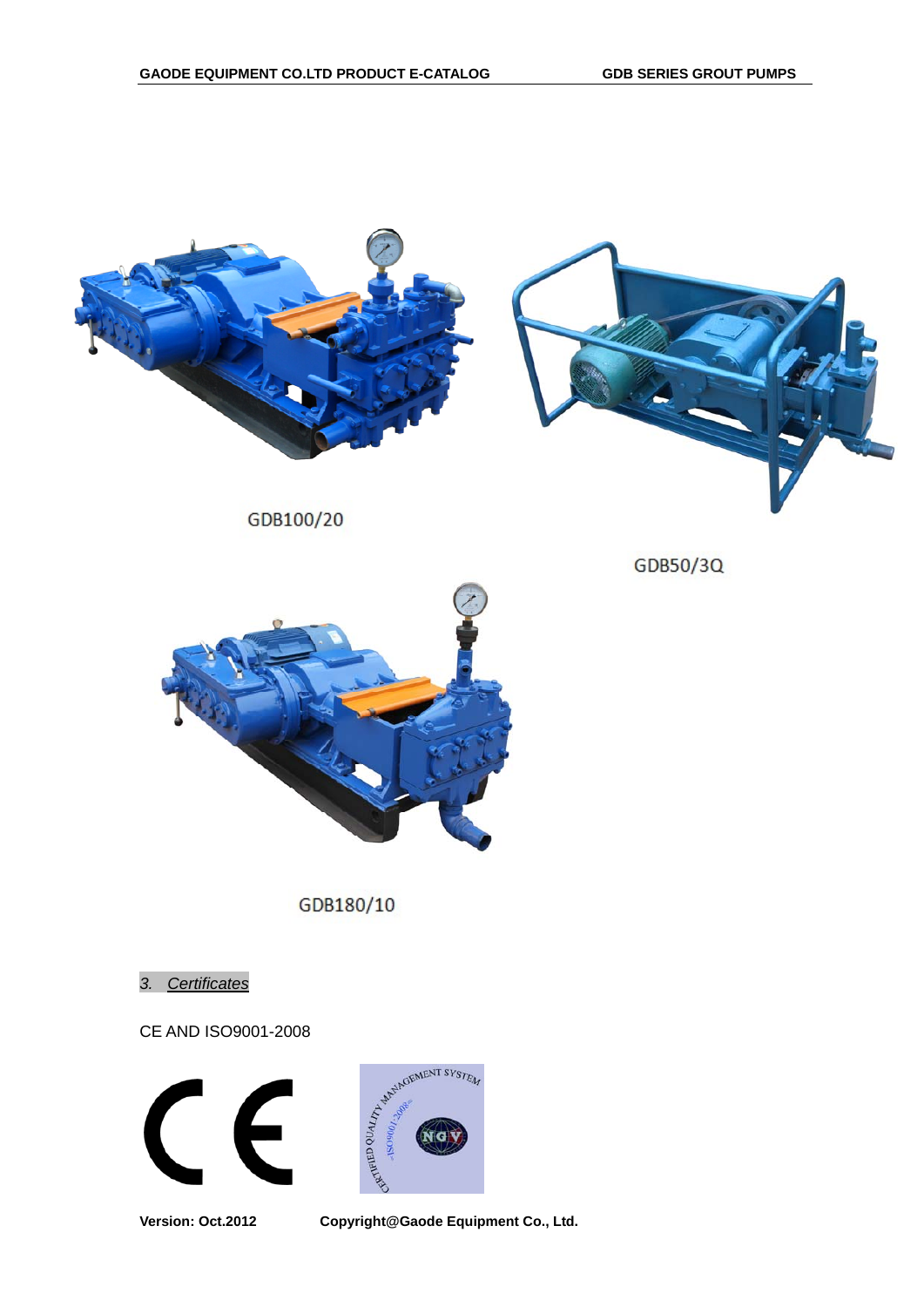## *4. Technical Sheet*

| model                 | GDB100/20                              |           |  |  |
|-----------------------|----------------------------------------|-----------|--|--|
| type                  | Medium pressure variable grout pump    |           |  |  |
| plunger diameter      | 55mm                                   |           |  |  |
| rotating speed        | 200r/min                               | 141r/min  |  |  |
| output                | 100L/min                               | 80L/min   |  |  |
| pressure              | 12Mpa                                  | 20Mpa     |  |  |
| ratio(water:ash:sand) | 1:2:2                                  |           |  |  |
| inlet pipe diameter   | 64mm                                   |           |  |  |
| outlet pipe diameter  | 32mm                                   |           |  |  |
| motor power           | 22kw                                   |           |  |  |
| weight                | 880kg                                  |           |  |  |
| dimension(L*W*H)      | 1520*1100*850mm                        |           |  |  |
| model                 | GDB100/30                              |           |  |  |
| type                  | High pressure variable grout pump      |           |  |  |
| plunger diameter      | 45(50)mm                               |           |  |  |
| rotating speed        | 245r/min                               | 173r/min  |  |  |
| output                | 128L/min                               | 80L/min   |  |  |
| pressure              | 20(14)Mpa                              | 30(20)Mpa |  |  |
| ratio(water:ash:sand) | 1:2:2                                  |           |  |  |
| inlet pipe diameter   | 64mm                                   |           |  |  |
| outlet pipe diameter  | 32mm                                   |           |  |  |
| motor power           | 30kw                                   |           |  |  |
| weight                | 950kg                                  |           |  |  |
| dimension(L*W*H)      | 1700*1100*900mm                        |           |  |  |
| model                 | GDB100/10Q                             |           |  |  |
| type                  | single acting pump with three-cylinder |           |  |  |
| plunger diameter      | 63mm                                   |           |  |  |
| output                | 100L/min                               |           |  |  |
| pressure              | 10Mpa                                  |           |  |  |
| ratio(water:ash:sand) | 1:2:2                                  |           |  |  |
| inlet pipe diameter   | 64mm                                   |           |  |  |
| outlet pipe diameter  | 32(25)mm                               |           |  |  |
| motor power           | 18.5kw                                 |           |  |  |
| weight                | 650kg                                  |           |  |  |
| dimension(L*W*H)      | 1700*742*685mm                         |           |  |  |
| model                 | GDB100/4                               |           |  |  |
| type                  | Anchor grout pump                      |           |  |  |
| plunger diameter      | 55mm                                   |           |  |  |
| output                | 100L/min                               |           |  |  |